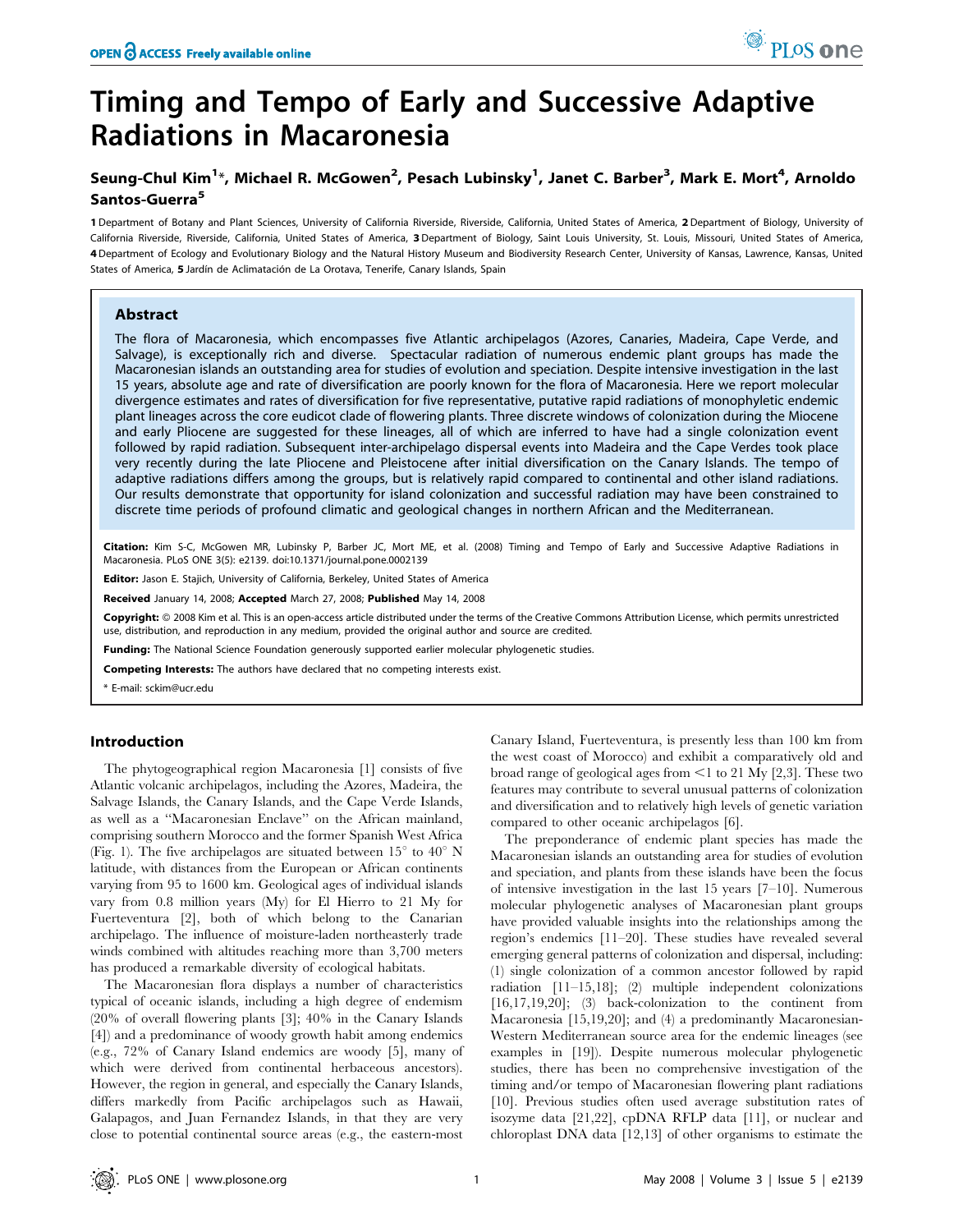

Figure 1. The phytogeographic region of Macaronesia, including five Atlantic volcanic archipelagos (the Azores, the Madeiras, the Salvage Islands, the Canary Islands, and the Cape Verde Islands). The age of current above-sea landmass for each island is from [2]. doi:10.1371/journal.pone.0002139.g001

origin and timing of radiation of the endemic flora, or more often made no attempt to do so [14–20].

Here we provide a first report the timing of origin and radiation, long distance dispersal events, and rate of diversification of five of the largest and most diverse Macaronesian plant endemic. These groups span several lineages of the core eudicots (Fig. S1, Supporting Information): the woody Sonchus alliance (6 genera, ca. 31 species; Asterids, Euasterid II, Asterales, [13], Fig. S2), Echium (27 species; Asterids, Euasterid I, unplaced, [12], Fig. S3), Sideritis (subgenus Marrubiastrum, 23 species; Asterids, Euasterid I, Lamiales, [14], Fig. S4), Crambe (section Dendrocrambe, 14 species; Rosids, Eurosid II, Brassicales, [18], Fig. S5), the Aeonium alliance (4 genera, ca. 61 species; Core Eudicots, Saxifragales, [15], Fig. S6). These five plant groups are premier examples of adaptive radiation in Macaronesia, each of which underwent rapid radiation after a single colonization event from continental source area, and distributed in more than one archipelago. Lack of absolute age and diversification rate estimates in such groups precludes comparisons with other insular radiations, particularly Pacific island [23, references therein], and continental radiations [24, 25, references therein], which may exhibit different patterns of diversification. In this paper we estimate the age and diversification rate of five of the largest plant lineages endemic to the Macaronesian islands. Comparison of these data for the island endemics versus their congeners on the continent is beyond the

scope of this paper due to a lack of available robust phylogenetic frameworks (with exceptions in Sonchus and Crambe) and a reliable data for clock calibration.

## Results and Discussion

Three narrow windows of colonization were found for the five plant groups: Middle Miocene (early Serravllian), Late Miocene (late Tortonian), and Early Pliocene (early Zanclean). The Aeonium alliance, a well supported clade of three genera, showed the earliest colonization into the Canary Islands (15.2 Ma), followed by the woody Sonchus alliance (8.47 Ma), Crambe (8.15 Ma), Echium (3.73 Ma), and Sideritis (3.3 Ma) (Fig. 2 and Table 1). The most recent common ancestor (MRCA) of the Aeonium alliance colonized the Canaries when the two eastern-most, geologically older islands were formed during early to mid Tertiary. Within the Aeonium alliance, the MRCA ages of Aichryson, Monanthes, and Aeonium (including Greenovia) are estimated to be 8.67 Ma, 6.93 Ma, and 10.23 Ma, respectively. These divergence time estimates suggest that after the initial colonization, three major lineages slowly diverged and radiation of each lineage began during late Miocene. A second episode of synchronized colonization during the Late Miocene was inferred for Eurosid II and Euastrid II lineages: Crambe (Brassicaceae) and the Sonchus alliance (Asteraceae). Lastly, two of the most speciose and recently radiated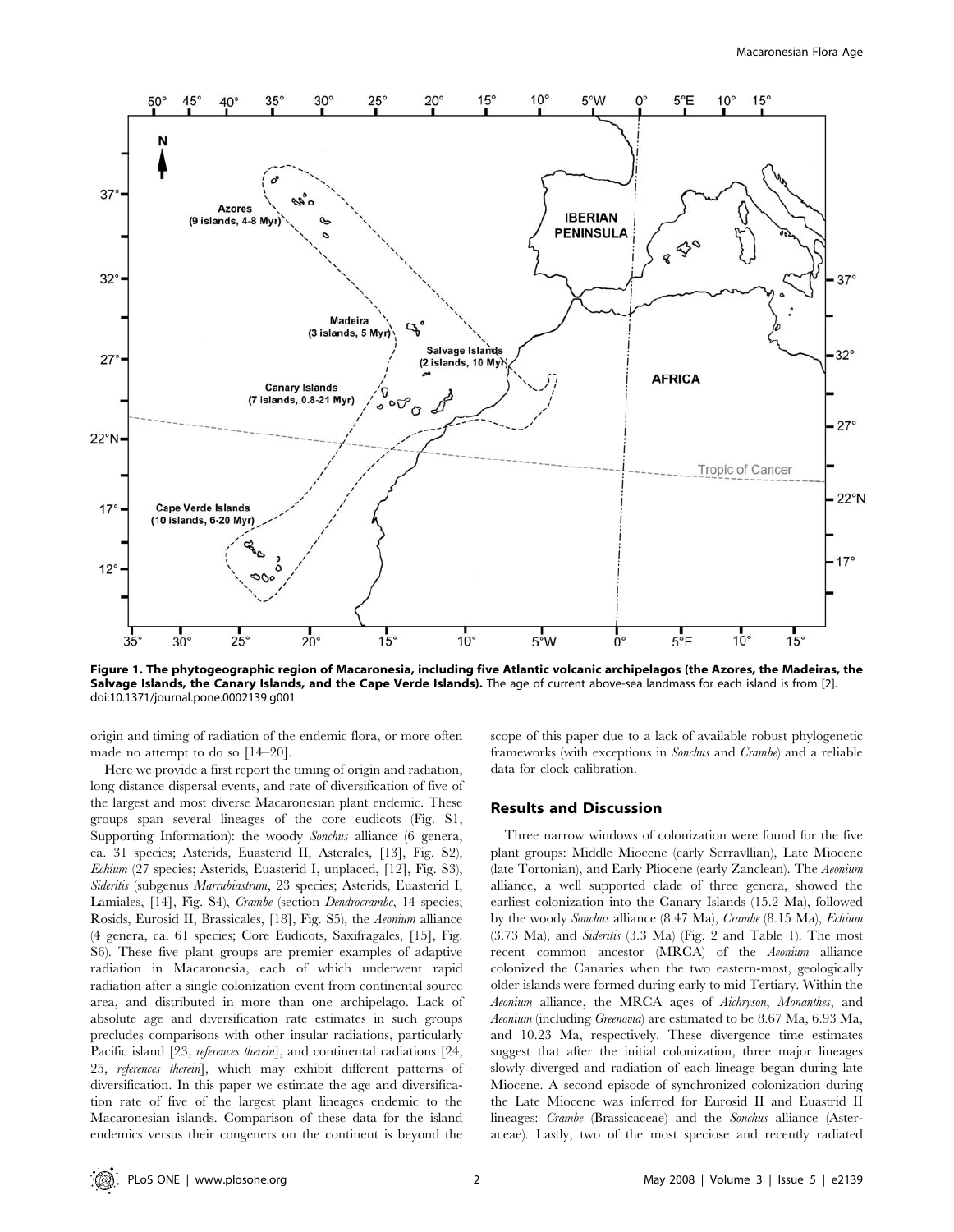

Figure 2. Phylogeny and age estimate of five flowering plant groups in the Macaronesian Islands. (A) the woody Sonchus alliance (Asterids, Euasterid II, Asterales) (species in the pictures, from top to bottom; Sonchus gandogeri\*, S. acaulis\*, and S. canariensis\*) . (B) Echium (Asterids, Euasterid I, unplaced) (species in the pictures; *Echium auberianum<sup>†</sup>, E. callithyrsum\**, and *E. wildpretii<sup>†</sup>).* (C) the Aeonium alliance (Saxifragales) (species<br>in the pictures; Aichryson punctatum <sup>11</sup>, Monanthes mura red, Cape Verde. Branch lengths are proportional to changes on the trees and outgroup taxa are not shown. (photo credits: \*Seung-Chul Kim, <sup>†</sup>Jose Mesa, Janet C. Barber, <sup>5</sup>Manuel Luis Gil González, and <sup>II</sup>Mark Mort). doi:10.1371/journal.pone.0002139.g002

Table 1. Absolute age estimates of MRCA (most recent common ancestor) in the Macaronesian Islands, colonization events into other archipelagos (i.e., Madeira and Cape Verde), and back dispersal to mainland Africa (21 My hard bound analyses based on the oldest age of the Canary archipelago are in brackets).

|                     | <b>Root Age</b>   | <b>MRCA</b>       | <b>Dispersal Into</b>             | <b>Dispersal Into</b> | <b>Back Dispersal</b>             | <b>Rate of Diversification</b> |
|---------------------|-------------------|-------------------|-----------------------------------|-----------------------|-----------------------------------|--------------------------------|
| Sonchus             | $13.203 \pm 5.51$ | $8.475 \pm 5.50$  | $2.717 \pm 2.15$                  | $0.739 \pm 0.84$      | <b>NA</b>                         | 0.32339 (0.21472-0.65815)      |
| Echium              | $7.931 \pm 3.58$  | $3.733 \pm 2.21$  | $0.282 \pm 0.36$                  | $.328 \pm 1.05$       | <b>NA</b>                         | 0.6168 (0.387-1.51228)         |
| Aeonium<br>alliance | $18.833 \pm 1.81$ | $15.263 \pm 1.95$ | $8.47 \pm 1.92$ , $7.13 \pm 1.89$ | $1.281 \pm 0.92$      | $2.95 \pm 1.32$ , $1.28 \pm 0.21$ | $0.2159(0.1914 - 0.2476)$      |
| Sideritis           | $11.923 \pm 5.87$ | $3.329 \pm 2.09$  | $0.380 \pm 0.43$                  | <b>NA</b>             | <b>NA</b>                         | 0.7922 (0.4479-3.4262)         |
| Crambe              | $14.885 \pm 5.52$ | $8.158 \pm 4.29$  | $1.839 \pm 1.82$                  | <b>NA</b>             | <b>NA</b>                         | $0.2385(0.1562 - 0.504)$       |

The absolute age estimates by the Multidivtime represent mean values followed by standard deviations. The diversification rate based on mean value is shown followed by the ranges using the upper and lower bounds of standard deviation.

doi:10.1371/journal.pone.0002139.t001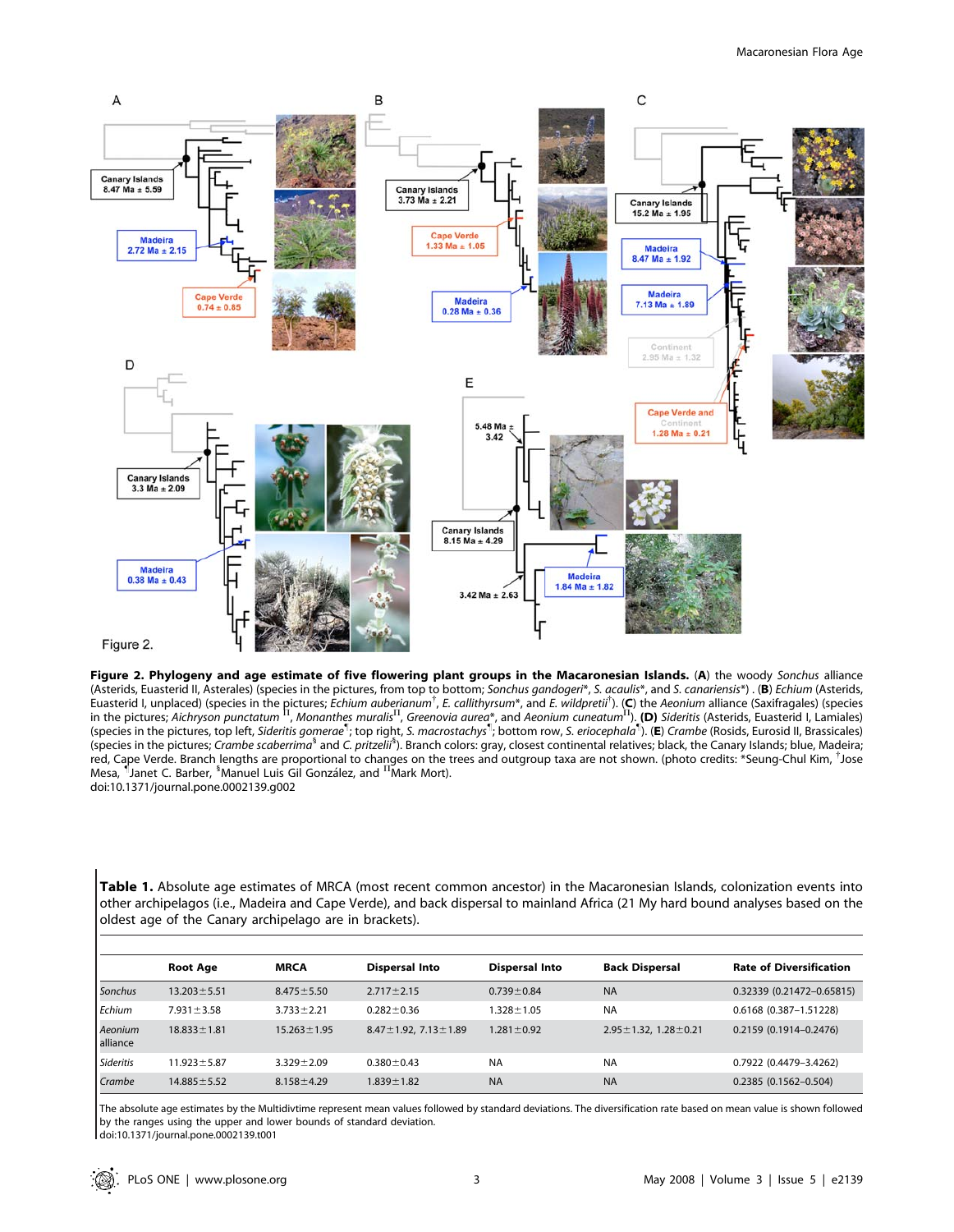lineages among the five investigated here are both members of the families in Euasterid I clade: Sideritis (Lamiaceae) and Echium (Boraginaceae); we infer that these taxa colonized the Canaries during the early Pliocene.

The closest continental ancestor(s) of each of the five lineages investigated is inferred to be from the western Mediterranean, including the Iberian Peninsula and Morocco and the timing of colonization coincides with major geological and climatic changes in those areas. The first colonization event by the Aeonium alliance occurred during the Betic crisis (16–14 Ma), which was characterized by significant fluctuations in temperature and resulting glacioeustatic changes in global sea level [26]. We hypothesized that the MRCA of the Aeonium alliance colonized the geologically older eastern islands first and subsequently dispersed to the later forming western islands (Gran Canaria, Tenerife, and La Gomera). Second episode of colonization is synchronous with the onset of recurrent desert conditions in the Sahara [27] and occurred prior to the desiccation of the Mediterranean Sea (i.e., Messinian salinity crisis, [28]) when seasonal contrasts in the temperature regime developed. The colonization events of these two unrelated genera were perhaps triggered by these two dramatic geological events in the Mediterranean region. At this time, all but two of the western Canary Islands were formed and it is highly likely that these two genera colonized Tenerife and Gran Canaria separately. A third episode of colonization is inferred for Echium and Sideritis, coinciding with the opening of the Gibraltar Strait and the onset of the first glaciation cycles [29]. These three discrete waves of colonization support the ''Colonization Window Hypothesis'' which implies that opportunity for island colonization may have been constrained to one or more distinct periods of time [30]. It is possible that three discrete time periods of profound climatic and geologic changes in northern Africa and the Mediterranean and of active volcanism in the Canary Islands facilitated the establishment and subsequent diversification of endemic lineages. The colonization of *Limonium* (Plumbaginaceae) subsection Nobiles (7.5 Ma, [31]) into the Canaries coincides with the second wave of colonization of Sonchus and Crambe (i.e., prior to the desiccation of the Mediterranean Sea in the Messinian). The absolute ages of the five genera pre-date those of later multiple colonizers which did not undergo adaptive radiation, such as Convolvulus [30], and this can be explained by the niche preemption hypothesis: earlier colonists that radiated created a clade or clades that occupied more niche space than later colonists that did not radiate. Thus, by filling niche space, adaptive radiation created a barrier that prevented closely related later arrivals from establishing [32].

Inter-archipelago dispersal events in Macaronesia, with an exception of the Aeonium alliance dispersal into Madeira, appear to be quite recent and did not result in any major radiation for any of these five genera. Our data suggest that dispersal to Madeira occurred in the Late Pliocene and Pleistocene, between 3 and 0.3 Ma, and this time-window is coincident with the onset of the first glaciation cycle. Dispersal into the Cape Verde Islands of three plant groups is even more recent, i.e., during Pleistocene. Back dispersal of Aeonium to the mainland African continent also occurred between 3.0 and 1.28 Ma without subsequent major speciation or radiation. The five lineages investigated here illustrate a variety of dispersal syndromes (Aeonium alliance and Crambe, unassisted; Sonchus alliance, hydrochory; Echium and Sideritis, epizoochory: [10]). It is plausible that different dispersal mechanisms facilitated inter-archipelago colonization during glaciation cycles.

The estimated mean per lineage diversification rate per million years ranges from 0.22 to 0.79 (Table 1 and Fig. 2). The earliest

inferred colonizer, the Aeonium alliance, appears to have the slowest rate of diversification (0.22 for the entire alliance; *Aichryson* only, 0.13; Monanthes only, 0.20; Aeonium including Greenovia only, 0.30), whereas the most recent colonizing lineages (i.e., Echium and Sideritis) have the fastest diversification rates (0.62 and 0.79, respectively). The diversification rates of Aeonium alliance and Crambe (0.24) are on the low end of the range inferred for other continental and insular radiations (e.g., angiosperm families [33], rodent families [34], and recent African large-mammal genera [35,36]). We estimated the rate of diversification for the *Sonchus* alliance to 0.32 (maximum of 0.66), which is lower than the rate of the silversword alliance in Hawaii (0.56), but similar to the rate of Agave sensu lato (0.32) [37]. The rates of diversification in the later colonizers, Echium and Sideritis lineages, were about two to three times greater than those of earlier colonizers. These rates exceed that of the Hawaiian silversword alliance [23] and are comparable to Neogene horses (0.5–1.4) [38], Lake Tanganyika cichlids (0.75– 1.49) [39], Southern African semi-desert ice plants (0.77–1.75) [24], and Angiosperm orders (maximum of 0.76) [40]. These results suggest that, unlike some other radiations, the Macaronesian island endemics show moderate to relatively rapid speciation rates depending on plant groups. Common possible mechanisms driving diversification are difficult to postulate. During the late Miocene and Pleistocene, however, it is likely that multiple catastrophic volcanic episodes, increasing altitudinal gradients, and the onset of moisture-laden northeastern trade winds created a remarkable array of ecological habitats. In addition, several other major geological and climatic changes in western Mediterranean areas including the Iberian Peninsula, northern Africa, and western Europe could possibly have promoted rapid speciation, inter-island and inter-archipelago colonization of those plant groups.

In conclusion, we recover three discrete windows of colonization for the Canary Islands that explain the origin and adaptive radiation of five major eudicot lineages in Macaronesia. Interarchipelago dispersals into Madeira and the Cape Verdes appear to be quite recent without major subsequent diversification in these archipelagos. The tempo of adaptive radiation of major Macaronesian plant endemics varies from moderate to relatively rapid speciation rates.

## Materials and Methods

## Selection of plant groups

The flora of the Macaronesian Islands [1], which encompasses five Atlantic archipelagos, is exceptionally rich and diverse. The number of flowering plant species is approximately 3200, of which some 680, or 20%, are endemic [1,2,41]. Among the five archipelagos, the Canary Islands (percentage of endemics, 25.5% of the whole flora and 40% of the native flora) are by far the richest and most diverse group of islands followed by the Cape Verde (15%), Madeira (8%), the Azores (5.2%), and the Salvage Islands (2.2%) [3]. Three archipelagos, Madeira, The Canaries, and the Azores, share most of these taxa [1,3] and the Cape Verde group are shared largely by the Canaries [1,42]. The Salvage Islands (area of  $\leq 15$  km<sup>2</sup> with highest altitude of  $\leq 200$  m) are intermediate in their floristic character between the Canary Islands and Madeira. Selection of plant groups for this study was based on three criteria: (1) availability of molecular phylogenetic study based on DNA sequence, (2) phylogenetic position in the Angiosperm classification system, and (3) monophyletic assemblage of groups in the Macaronesian islands. Based on these criteria, we selected five core eudicot lineages that were previously shown to be monophyletic in Macaronesia (Supporting Informa-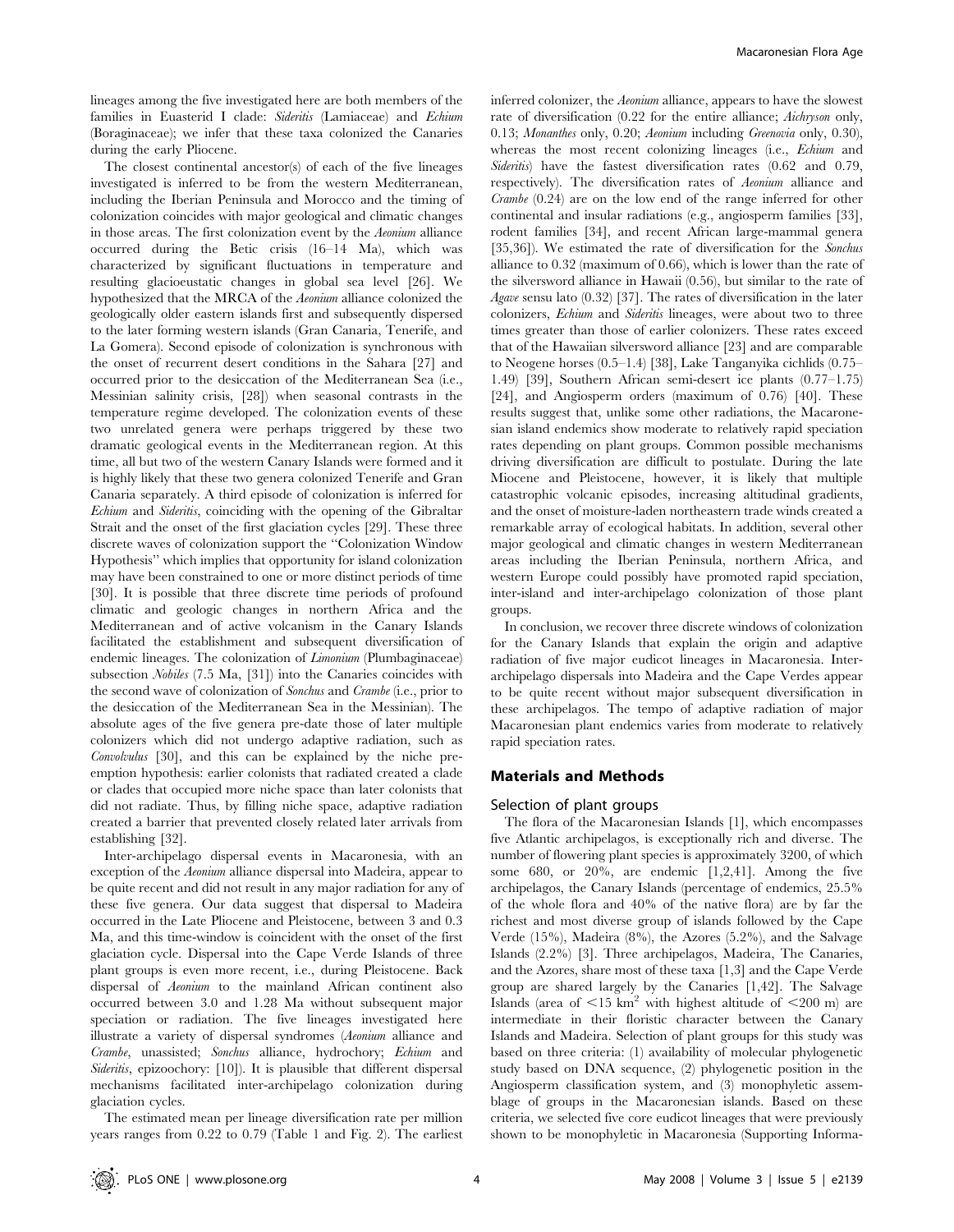tion, Figure S1). Monocot representatives were not included since none of them represent diverse monophyletic groups in Macaronesia. The largest endemic plant genus found on volcanic islands in the Atlantic Ocean, Argyranthemum (Asteraceae), was also excluded due to lack of available DNA sequence data; previous studies used chloroplast DNA restriction-site variations and allozyme frequency data to infer the evolutionary history of the group [43]. In addition, several other plant groups with available molecular phylogenetic studies based on DNA sequence were excluded because they represent multiple colonizations into Macaronesia, are comparatively small plant group, are restricted to one archipelago, and/or they are considered closely related to groups already sampled (e.g., Saxifraga [44], Bencomia Alliance [45], Gonosperminae [46], Euphorbia [47], Asteriscus [48], Lavatera [17], Broom species [16], Convolvulus [19], Lotus [20], Bystropogon [49], Limonium [31]).

The selection of five plant groups, thus, best represents the most diverse monophyletic plant groups in Macaronesia in which adaptive radiation is a primary explanation for morphological and ecological diversification. All five lineages display predominantly woody life forms in Macaronesia and are considered Tertiary relicts and ancestral to modern Mediterranean relatives [50]. They are distributed in more than one archipelago, primarily in the Canaries, Madeira, and the Cape Verde Islands. Recent molecular phylogenetic studies [12–15,19] demonstrated that the initial colonization and diversification occurred recently on the Canary archipelago from the western Africa/Iberian Peninsula and Mediterranean region, and refuted the relictual nature of the woody-life forms.

#### Sequence data and phylogenetic analysis

For the woody Sonchus alliance (Asteraceae, subgenus Dendrosonchus and five allied genera), the data matrix based on the internal transcribed spacer (ITS) of nuclear ribosomal DNA (nrDNA) [51] was used. Approximately 4000 base pairs (bp) of chloroplast DNA (cpDNA) coding and noncoding sequences were highly invariable and the combined data analysis showed almost identical tree topology as the one based on ITS only [13]. Therefore, we used the ITS data matrix only to estimate the absolute age and diversification rate. The closest continental relatives of the alliance turned out to be Sonchus subgenus Sonchus the Ibero-African section Pustulati [52], and thus we used a representative of this section, Sonchus palustris, which occurs widely in western non-Mediterranean region, as an outgroup. The data matrix included three noncoding cpDNA gene regions and nrDNA ITS 1 sequences [53] was used for genus Echium (Boraginaceae). Five continental species were used as outgroups based on the previous study [12] and five additional species, primarily Iberian and Mediterranean, were used as closest continental species for the Macaronesian Echium species. For the ITS data matrix of genus Crambe (Brassicaceae, subgenus Dendrocrambe), two species C. kilimandscharica and C. orientalis, were used as outgroups [18], while C. kralikii which occurs in Morocco, was used as sole continental closest relative. For Sideritis (Lamiaceae, subgenus Marrubiastrum), four widespread annual and eastern Mediterranean perennial species were used as outgroups, while five primarily western Mediterranean perennials and one annual species from Morocco were used as closest continental species. The ITS data matrix [14] was used for this genus since ITS tree was better resolved, more strongly supported, and reflected the relationships based on morphology better than the cpDNA based tree. Lastly, for the Aeonium alliance (Aeonium, Aichryson, Monanthes, and Greenovia), we used the same ITS and cpDNA (psbA-trnH and trnL-trnF) data set [15]; however, matK sequences were excluded because they were not highly variable.

Two species, Sedum clavatum and Echeveria fulgens, in the Acre clade, which is sister to *Aeonium* [54] were used as outgroups, while two other species of Sedum, S. jaccardianum and S. modestum, which occur in northern Africa, were used as closest continental relatives. All five of the Macaronesian lineages included in this study have complete or nearly complete species sampling. Life history effects on ITS substitution rate is likely negligible since all five plant groups have similar life forms, i.e., long-lived woody perennials.

Maximum likelihood (ML) analysis was performed for each group (see Supporting Information, Figures S2, S3, S4, S5 and S6). The best fit model based on the Akaike Information Criterion (AIC) implemented in ModelTest [55] was chosen. Model parameters were then imported into PAUP\* [56], and heuristic searches were executed. ML bootstrap analyses with 100 replicates were conducted using the same parameter values obtained from ModelTest.

#### Divergence time estimates

Maximum likelihood trees (as described above) of each of the five Macaronesian clades were used to estimate divergence dates using Bayesian methods implemented in Multidivtime [57], [58]. ML parameters were estimated for each tree using the F84+G model in PAUP\*. The estbranches package was employed to estimate branch lengths and generate a variance-covariance matrix using these parameters. Multidivtime was then used to produce a posterior probability distribution to calculate the mean and standard deviation of divergence times using default settings for burn-in length and sampling frequency of the Markov chain [58].

#### Molecular dating calibration

Unfortunately, paleobotanical and paleoclimatic data do not provide irrefutable evidence for the ages of the Macaronesian flora. Terrestrial plant fossils dated at 13 My before present (BP) have been recorded from Gran Canaria, and fossils of several plant taxa that are currently restricted to or have distributions centered on Macaronesia have been discovered in continental Europe [1,59,60]; however, the precise taxonomic identification of these fossils has proved inconclusive [61].

Given the lack of reliable fossil and/or paleoclimatic data, we used well-documented geological estimates of island ages as our calibration points. The oldest Macaronesian island, Fuerteventura, is a member of the Canary Islands, and is estimated to be approximately 21 million years old (Early Miocene). Older seamounts surrounding Macaronesia have been dated to 68 myr [62], but these are much too old to date divergences within plan families that originated in the Tertiary: Asteraceae, mid Oligocene, ca. 30 Myr [24,63]; Brassicaceae, Oligocene, ca. 30 Myr [64,65]; Lamiales s.l., late Eocene/Oligocene, ca. 35 Myr [66,67]; Boraginaceae, subfamily Boraginoideae, Oligocene, ca 32 Myr [68]; Crassulaceae, mid Eocene, ca. 40 Myr, split between Sedum/ Dudleya and Kalenchoe, <30 Myr [67]. Therefore, 21 My serves as a conservative maximum age for the most recent common ancestor of the clade comprising the Macaronesian endemics and their continenetal relatives. The upper limit of 21 My is within the range of the Miocene and Pliocene fossil flora in southern Europe that are present today in Macaronesia [1,50] and some of the dramatic paleogeological/paleoclimatic events in northern Africa and Europe (e.g., the Betic crisis [15–16 mya], the Messinian salinity crisis [6.5- 5.5 mya], [69–71], and the Sahara desertification [7 mya], [72]). Both purported ancestral islands of each group (Tenerife and Gran Canaria, 12 and 14 Ma, respectively) and the oldest Macaronesian islands (Fuerteventura, 21 Ma) were used as root calibration points; the date of the oldest island (21 Ma) was used as a hard upper bound at the root of each tree.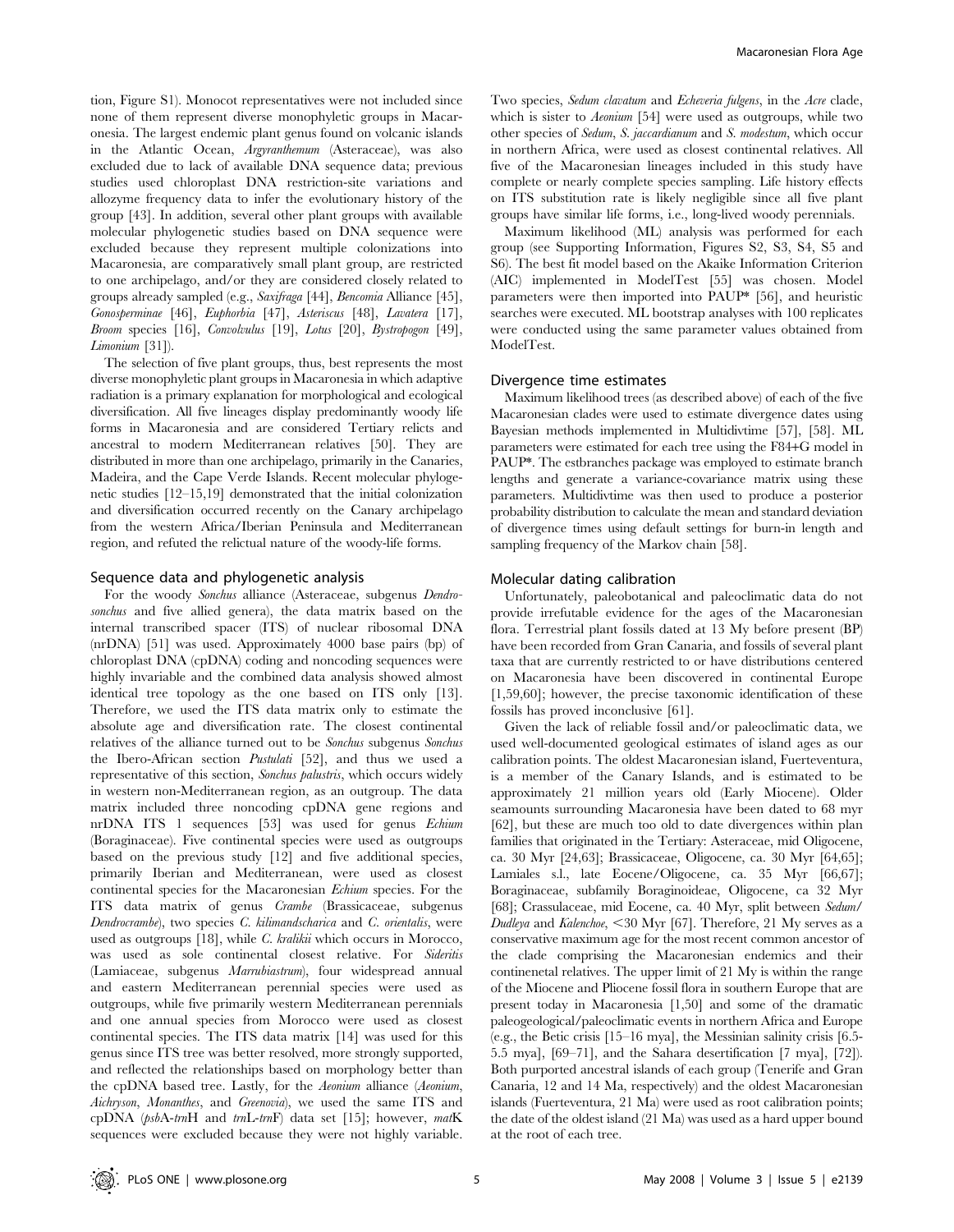#### Species diversification rate

Species diversification rates were estimated using a simple purebirth macroevolutionary model given by the formula  $D = \ln N_i$  $ln N_0/T$ , where  $N_i$  equals the number of extant species and  $N_0$ equals the number of species at time  $T$ , the estimated age of the most recent common ancestor in millions of years.

## Supporting Information

Figure S1 Phylogenetic classification of the flowering plants and the position of five plant groups studied. The tree is from the Angiosperm Phylogeny Group (version 7, June 2007) (http:// www.mobot.org/MOBOT/Research/APweb/).

Found at: doi:10.1371/journal.pone.0002139.s001 (3.06 MB TIF)

Figure S2 Maximum likelihood phylogram (model: SYM+G, -ln = 1579.7311) of the woody Sonchus alliance (Asteraceae) based on ITS sequence of nrDNA. Gray circle represents calibration point.  $(S = Sonchus)$  (1 = dispersal to the Canary Islands, 2 = dispersal to Madeira, 3 = dispersal to Cape Verde).

Found at: doi:10.1371/journal.pone.0002139.s002 (0.96 MB TIF)

Figure S3 Maximum likelihood phylogram (model: GTR+I+G, -ln = 3228.8472) of Echium (Boraginaceae) based on ITS and cpDNA sequences. Gray circle represents calibration point.  $(1 =$  dispersal to the Canary Islands,  $2 =$  dispersal to Cape Verde, 3 = dispersal to Madeira).

Found at: doi:10.1371/journal.pone.0002139.s003 (0.79 MB TIF)

Figure S4 Maximum likelihood phylogram (model: TIM+G, -ln = 2110.9453) of Sideritis (Lamiaceae) based on ITS sequence.

#### References

- 1. Sunding P (1979) Origins of the Macaronesian flora. In: Bramwell D, ed. Plants and Islands. London: Academic Press. pp 13–40.
- 2. Carracedo JC, et al. (2002) Cenozoic volcanism II: The Canary Islands. In: Gibbons W, Moreno T, eds. The Geology of Spain. London: Geological Society Publishing House. pp 439–472.
- 3. Humphries CJ (1979) Endemism and evolution in Macaronesia. In: Bramwell D, ed. Plants and Islands. London: Academic Press. pp 171–200.
- 4. Santos-Guerra A (1999) Origen y evolución de la flora canaria. In: Fernández-Palacios JM, Bacallado JJ, Belmonte JA, eds. Ecología y Cultura en Canarias. Santa Cruz de Tenerife: Organismo Autónomo de Museos y Centros. pp 107–129.
- 5. Aldridge AE (1979) Evolution within a single genus: Sonchus in Macaronesia. In: Bramwell D, ed. Plants and Islands. London: Academic Press. pp 279–293.
- 6. Francisco-Ortega J, Santos-Guerra A, Kim S-C, Crawford DJ (2000) Plant genetic diversity in the Canary Islands: a conservation perspective. Am J Bot 87: 909–919.
- 7. Juan C, Emerson BC, Oromi P, Hewitt GM (2000) Colonization and diversification: toward a phylogeographic synthesis for the Canary Islands. Trends Ecol Evol 15: 104–109.
- 8. Emerson BC, Kolm N (2005) Species diversity can drive speciation. Nature 434: 1015–1017.
- 9. Emerson BC (2002) Evolution on oceanic islands: molecular phylogenetic approaches to understanding pattern and process. Molec Ecol 11: 951–966.
- 10. Vargas P (2007) Are Macaronesian islands refugia of relict plant lineages?: a molecular survey. In: Weiss S, Ferrand N, eds. Phylogeography of Southern European Refugia – Evolutionary perspectives on the origins and conservation of European biodiversity. Netherlands: Springer. pp 297–341.
- 11. Francisco-Ortega J, Jansen RK, Santos-Guerra A (1996) Chloroplast DNA evidence of colonization, adaptive radiation, and hybridization in the evolution of the Macaronesian flora. Proc Natl Acad Sci U S A 93: 4085–4090.
- 12. Böhle U-R, Hilger HH, Martin WF (1996) Island colonization and evolution of the insular woody habit in Echium L. (Boraginaceae). Proc Natl Acad Sci U S A 93: 11740–11745.
- 13. Kim S-C, Crawford DJ, Francisco-Ortega J, Santos-Guerra A (1996) A common origin for woody Sonchus and five related genera in the Macaronesian islands: molecular evidence for extensive radiation. Proc Natl Acad Sci U S A 93: 7743–7748.
- 14. Barber JC, Finch CC, Francisco-Ortega J, Santos-Guerra A, Jansen RK (2007) Hybridization in Macaronesian Sideritis (Lamiaceae): evidence from incongruence of multiple independent nuclear and chloroplast sequence data sets. Taxon 56: 74–88.

Gray circle represent calibration point.  $(1 =$  dispersal to the Canary Islands, 2 = dispersal to Medeira).

Found at: doi:10.1371/journal.pone.0002139.s004 (0.89 MB TIF)

Figure S5 Maximum likelihood phylogram (model: K80+G, -ln = 1176.8682) of Crambe section Dendrocrambe (Brassicaceae) based on ITS sequence. Gray circle represents calibration point.  $(1 =$  dispersal to the Canary Islands,  $2 =$  dispersal to Madeira). Found at: doi:10.1371/journal.pone.0002139.s005 (0.83 MB TIF)

Figure S6 Maximum likelihood phylogram (model: TIM+I+G,  $-ln = 12034.2559$  of the *Aeonium* alliance (Crassulaceae) based on ITS and cpDNA sequences. Gray circle represents calibration point. (1 = Canary Islands, 2 and  $2'$  = dispersal to Madeira, 3 and  $3'$  = dispersal to continent,  $4$  = dispersal to Cape Verde).

Found at: doi:10.1371/journal.pone.0002139.s006 (0.93 MB TIF)

#### Acknowledgments

We thank D. J. Crawford and Norm Ellstrand for comments and suggestions on an earlier version of the manuscript. Two reviewers and J. Stajich also helped to improve the manuscript. We dedicate this paper to Sherwin Carlquist, who made significant contributions to our understanding of island plants and inspired us to work on the fascinating plant groups in the Macaronesian islands.

## Author Contributions

Conceived and designed the experiments: SK JB. Performed the experiments: MRM JB MEM. Analyzed the data: SK. Wrote the paper: SK. Other: Involved in the study design: PL. Assisted in the field work: AS.

- 15. Mort ME, Soltis DE, Soltis PS, Francisco-Ortega J, Santos-Guerra A (2002) Phylogenetics and evolution of the Macaronesian clade of Crassulaceae inferred from nuclear and chloroplast sequence data. Syst Bot 27: 271–288.
- 16. Percy DM, Cronk QCB (2002) Different fates of island brooms: contrasting evolution in Adenocarpus, Genista, and Teline (Genisteae, Fabaceae) in the Canary Islands and Madeira. Am J Bot 89: 854–864.
- 17. Fuertes-Aguilar J, Ray JM, Francisco-Ortega J, Santos-Guerra A, Jansen RK (2002) Molecular evidence from chloroplast and nuclear markers for multiple colonizations of Lavatera (Malvaceae) in the Canary Islands. Syst Bot 27: 74–83.
- 18. Francisco-Ortega J, et al. (2002) Phylogeny of the Macaronesian endemic Crambe section *Dendrocrambe* (Brassicaceae) based on internal transcribed spacer sequences of nuclear ribosomal DNA. Am J Bot 89: 1984–1990.
- 19. Carine MA, Russell SJ, Santos-Guerra A, Francisco-Ortega J (2004) Relationships of the Macaronesian and Mediterranean floras: molecular evidence for multiple colonizations into Macaronesia and back-colonization of the continent in *Colvolvlus* (Convolvulaceae). Am. J. Bot. 91: 1070-1085.
- 20. Allan GJ, Francisco-Ortega J, Santos-Guerra A, Boerner E, Zimmer EA (2004) Molecular phylogenetic evidence for the geographic origin and classification of Canary Island Lotus (Fabaceae: Loteae). Mol Phylogenet Evol 32: 123–138.
- 21. Francisco-Ortega J, Crawford DJ, Santos-Guerra A, Sá-Fontinha S (1995) Genetic diversity among Mediterranean and Macaronesian genera of the subtribe Chrysantheminae (Asteraceae). Am J Bot 82: 1321–1328.
- 22. Kim S-C, Crawford DJ, Francisco-Ortega J, Santos-Guerra A (1999) Adaptive radiation and genetic differentiation in the woody Sonchus alliance (Asteraceae: Sonchinae) in the Canary Islands. Pl Syst Evol 215: 101–118.
- 23. Baldwin BG, Sanderson MJ (1998) Age and rate of diversification of the Hawaiian silversword alliance (Compositae). Proc Natl Acad Sci U S A 95: 9402–9406.
- 24. Klak C, Reeves G, Hedderson TH (2004) Unmatched tempo of evolution in Southern African semi-desert ice plants. Nature 427: 63–65.
- 25. Hughes C, Eastwood R (2006) Island radiation on a continental scale: exceptional rates of plant diversification after uplift of the Andes. Proc Natl Acad Sci U S A 103: 10334–10339.
- 26. Jolivet L, Augier R, Robin C, Sue J-P, Rouchy SM (2006) Lithospheric-scale geodynamic context of the Messinian salinity crisis. Sed Geol 188-189: 9–33.
- 27. Schuster M, et al. (2006) The age of the Sahara desert. Science 311: 821.
- 28. Hsü KJ (1977) History of the Mediterranean salinity crisis. Nature 267: 399-403.
- 29. Thompson JD (2005) Plant Evolution in the Mediterranean. Oxford: Oxford University Press. 293 p.
- 30. Carine MA (2005) Spatio-temporal relationships of the Macaronesian endemic flora: a relictual series or window of opportunity? Taxon 54: 895–903.